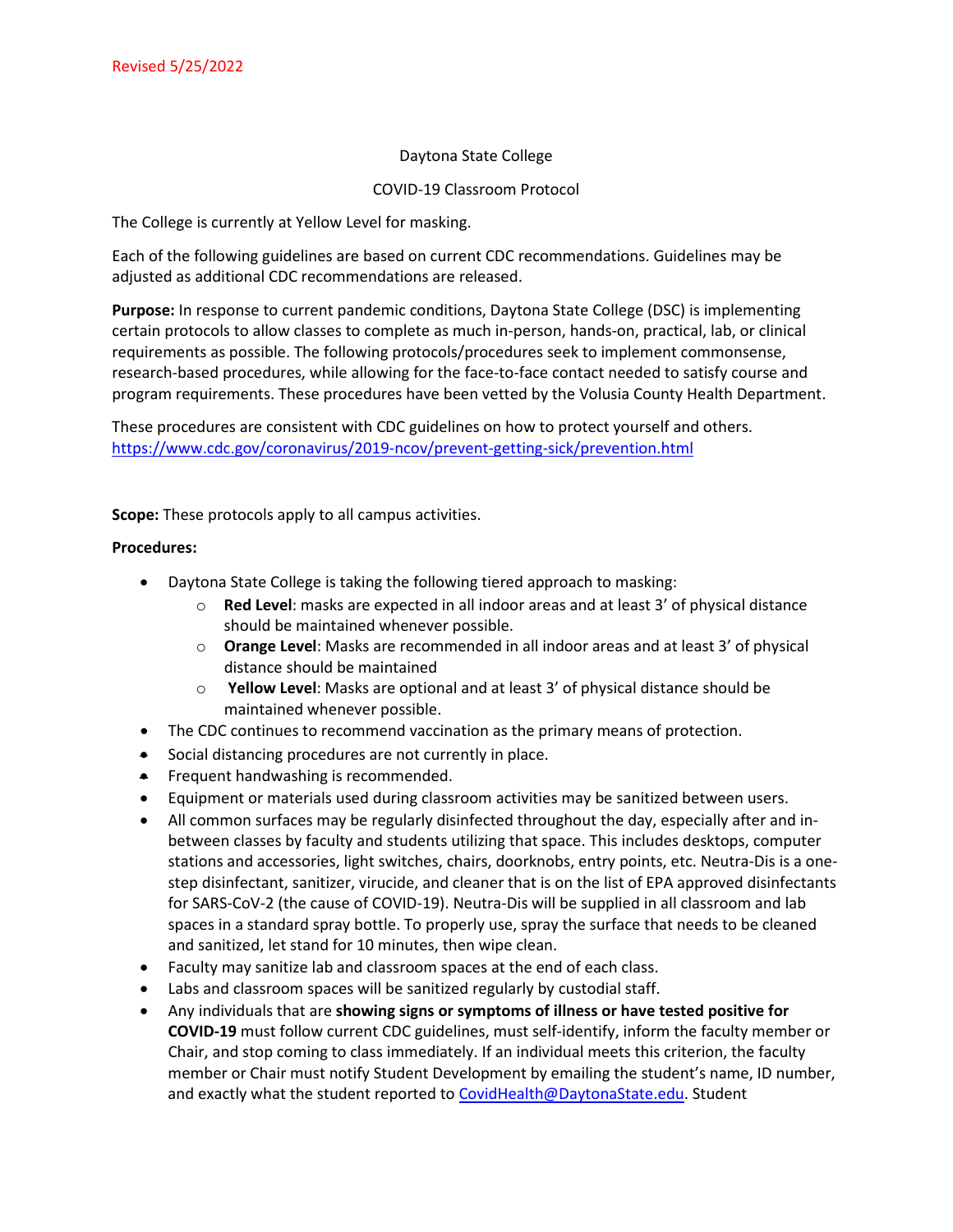Development will track each case and notify the student and faculty when the student is cleared to return to campus.

- Individuals may return to class when:
	- $\circ$  They have had no fever (100.4°F or greater) for at least 24 hours (that is one full day of no fever without the use of fever-reducing medications) AND
	- $\circ$  Other symptoms have improved (for example, when a cough or shortness of breath have improved)

AND

- $\circ$  At least 5 days have passed since symptoms first appeared, unless otherwise directed by a healthcare provider (see reference E. below). OR
- $\circ$  For individuals with a positive COVID-19 test but are asymptomatic, at least 5 days have passed since the date of their first positive COVID-19 diagnostic test, assuming they have not subsequently developed symptoms since their positive test. If they develop symptoms, then the symptom-based should be used (see reference G. below).
- $\circ$  In either situation, it is recommended that a mask is worn for 5 additional days for a total of 10 days [\(https://www.cdc.gov/media/releases/2021/s1227-isolation](https://www.cdc.gov/media/releases/2021/s1227-isolation-quarantine-guidance.html)[quarantine-guidance.html\)](https://www.cdc.gov/media/releases/2021/s1227-isolation-quarantine-guidance.html).
- Individuals who have symptoms similar to those associated with COVID-19 who are not close contacts with any person who has a confirmed or suspected case of COVID-19 (defined below) may also wish to receive a diagnostic test for COVID-19 (Polymerase Chain Reaction/PCR test or Rapid Antigen Test). If the diagnostic test result is negative, and they have not been a close contact with any person who has a confirmed or suspected case of COVID-19, and all symptoms have resolved including no fever for 24 hours without the use of a fever reducing medication, they may return to campus after communicating with Student Development and receiving clearance (unless otherwise directed by a healthcare provider).
- If a student or faculty member comes into **close contact** with an individual with a confirmed or suspected case of COVID-19, the faculty member and/or Chair must be notified immediately, and information provided to the college. A close contact as defined by the CDC is any individual who was within 6 feet of an infected person for at least 15 minutes (cumulative over a 24-hour period), provided care at home to someone who was sick with COVID-19, had direct physical contact (hugged or kissed) someone with COVID-19, shared eating or drinking utensils, or was sneezed on, coughed on, or got respiratory droplets on them from someone with COVID-19 [\(https://www.cdc.gov/coronavirus/2019-ncov/if-you-are-sick/quarantine.html\)](https://www.cdc.gov/coronavirus/2019-ncov/if-you-are-sick/quarantine.html), "irrespective of whether the person with COVID-19 or the contact was wearing a mask" [\(https://www.cdc.gov/coronavirus/2019-ncov/php/public-health-recommendations.html\)](https://www.cdc.gov/coronavirus/2019-ncov/php/public-health-recommendations.html), starting from 2 days prior to illness onset or a positive test. Per CDC guidelines, the following options are utilized for ending quarantine after close contact:
- If you have received a booster, or have completed the primary series of Pfizer or Moderna vaccine within the last 6 months, or have completed the primary series of the J&J vaccine within the last 2 months:
	- o Wear a mask around others for 10 days and monitor your symptoms.
	- $\circ$  Test on day 5, if possible. If symptoms occur or you subsequently test positive, follow the guidance for symptom based or test based procedures.
- If you completed the primary series of Pfizer or Moderna vaccine over 6 months ago and are not boosted, or you have completed the primary series of the J&J vaccine over 2 months ago and are not boosted, or are unvaccinated: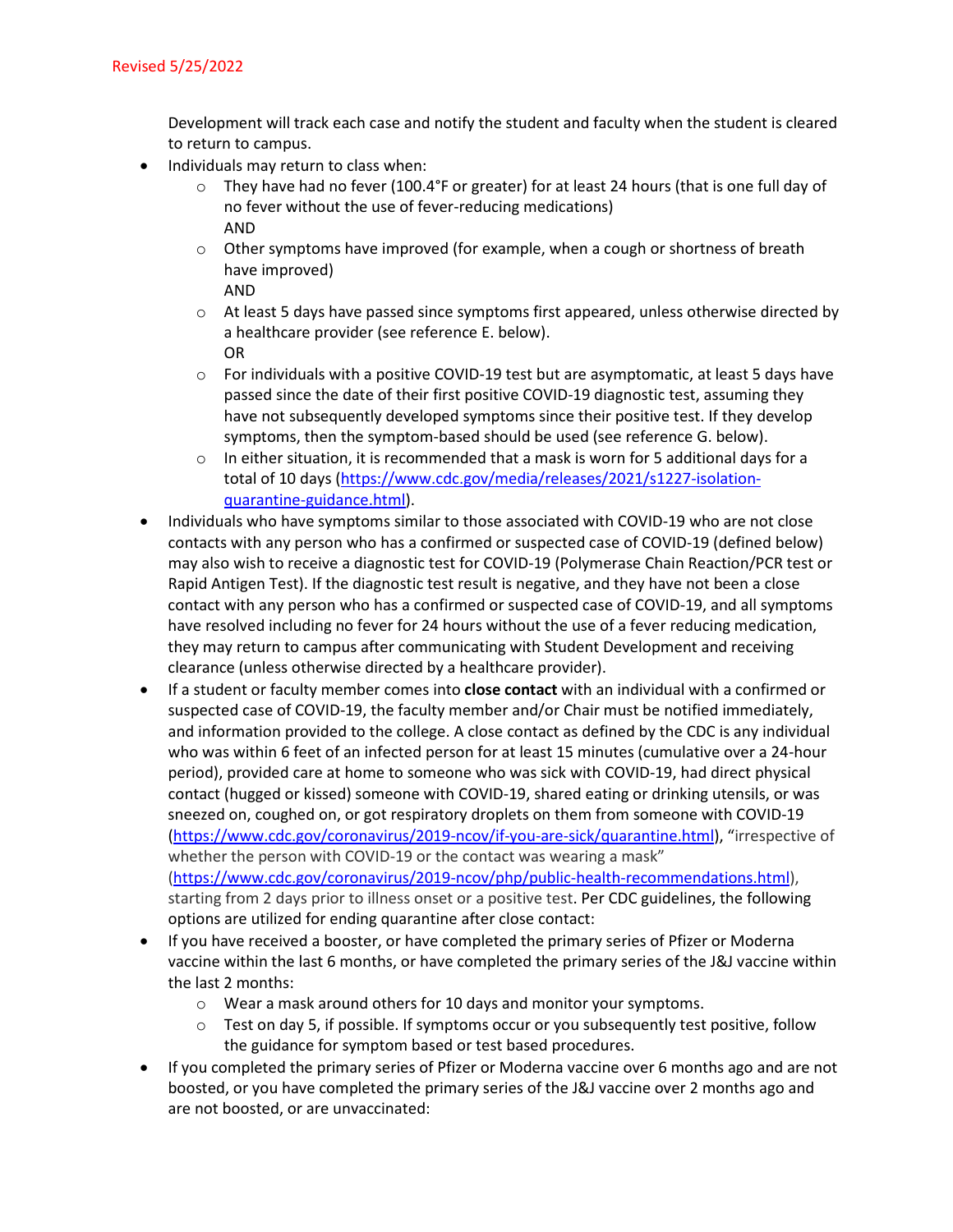- o Quarantine for 5 days and continue to wear a mask for 5 additional days.
- o Test on day 5 if possible. If symptoms occur or you subsequently test positive, follow the guidance for symptom based or test based procedures [\(https://www.cdc.gov/media/releases/2021/s1227-isolation-quarantine](https://www.cdc.gov/media/releases/2021/s1227-isolation-quarantine-guidance.html)[guidance.html\)](https://www.cdc.gov/media/releases/2021/s1227-isolation-quarantine-guidance.html).
- The Office of Student Development will notify all the student's instructors when a positive case is identified.
- If a student has a positive case, the faculty member should notify the class, being careful not to use any of the students personally identifiable or Protected Health Information (PHI). This information will be provided for other class participants to be aware if they did not practice social distancing in another setting outside of the classroom or campus.
- For on-campus clinics or appointments that involve one-on-one treatment, if a classroom participant has a positive case, the patient or client must be notified as well as other class participants, adhering to the same guidelines regarding PHI above. For off-campus clinicals, externships, internships, etc., if a student tests positive, the other classroom participants must be notified if they are at the same site. The organization must also be notified, and their protocols followed.
- If students refuse to comply with any of these procedures, the faculty member may ask the student to leave, or Campus Safety may be notified, and the student may be removed from the lab or classroom.

## References:

- A. Center for Disease Control and Prevention: [https://www.cdc.gov/coronavirus/2019](https://www.cdc.gov/coronavirus/2019-ncov/index.html) [ncov/index.html](https://www.cdc.gov/coronavirus/2019-ncov/index.html)
- B. CDC guidelines for homemade mask[: https://www.cdc.gov/coronavirus/2019](https://www.cdc.gov/coronavirus/2019-ncov/downloads/DIY-cloth-face-covering-instructions.pdf) [ncov/downloads/DIY-cloth-face-covering-instructions.pdf](https://www.cdc.gov/coronavirus/2019-ncov/downloads/DIY-cloth-face-covering-instructions.pdf)
- C. U.S. Surgeon General guidelines for homemade mask: <https://www.cdc.gov/coronavirus/2019-ncov/prevent-getting-sick/cloth-face-cover.html>
- D. CDC Symptom-Based Strategy to Discontinue Isolation for Persons with COVID-19: [https://www.cdc.gov/coronavirus/2019-ncov/community/strategy-discontinue](https://www.cdc.gov/coronavirus/2019-ncov/community/strategy-discontinue-isolation.html)[isolation.html](https://www.cdc.gov/coronavirus/2019-ncov/community/strategy-discontinue-isolation.html)
- E. "For most persons with COVID-19 illness, isolation and precautions can generally be discontinued 10 days *after symptom onset*<sup>1</sup> and resolution of fever for at least 24 hours, without the use of fever-reducing medications, and with improvement of other symptoms." [https://www.cdc.gov/coronavirus/2019-ncov/community/strategy-discontinue](https://www.cdc.gov/coronavirus/2019-ncov/community/strategy-discontinue-isolation.html)[isolation.html](https://www.cdc.gov/coronavirus/2019-ncov/community/strategy-discontinue-isolation.html)
- F. Test for Past Infection (Antibody Test)[: https://www.cdc.gov/coronavirus/2019](https://www.cdc.gov/coronavirus/2019-ncov/testing/serology-overview.html) [ncov/testing/serology-overview.html](https://www.cdc.gov/coronavirus/2019-ncov/testing/serology-overview.html) ; Test for Current Infection: <https://www.cdc.gov/coronavirus/2019-ncov/testing/diagnostic-testing.html>
- G. "Note, because symptoms cannot be used to gauge where these individuals are in the course of their illness, it is possible that the duration of viral shedding could be longer or shorter than 10 days after their first positive test." [https://www.cdc.gov/coronavirus/2019](https://www.cdc.gov/coronavirus/2019-ncov/hcp/disposition-in-home-patients.html) [ncov/hcp/disposition-in-home-patients.html](https://www.cdc.gov/coronavirus/2019-ncov/hcp/disposition-in-home-patients.html)
- H. Contact Tracing: [https://www.cdc.gov/coronavirus/2019-ncov/downloads/case](https://www.cdc.gov/coronavirus/2019-ncov/downloads/case-investigation-contact-tracing.pdf)[investigation-contact-tracing.pdf](https://www.cdc.gov/coronavirus/2019-ncov/downloads/case-investigation-contact-tracing.pdf)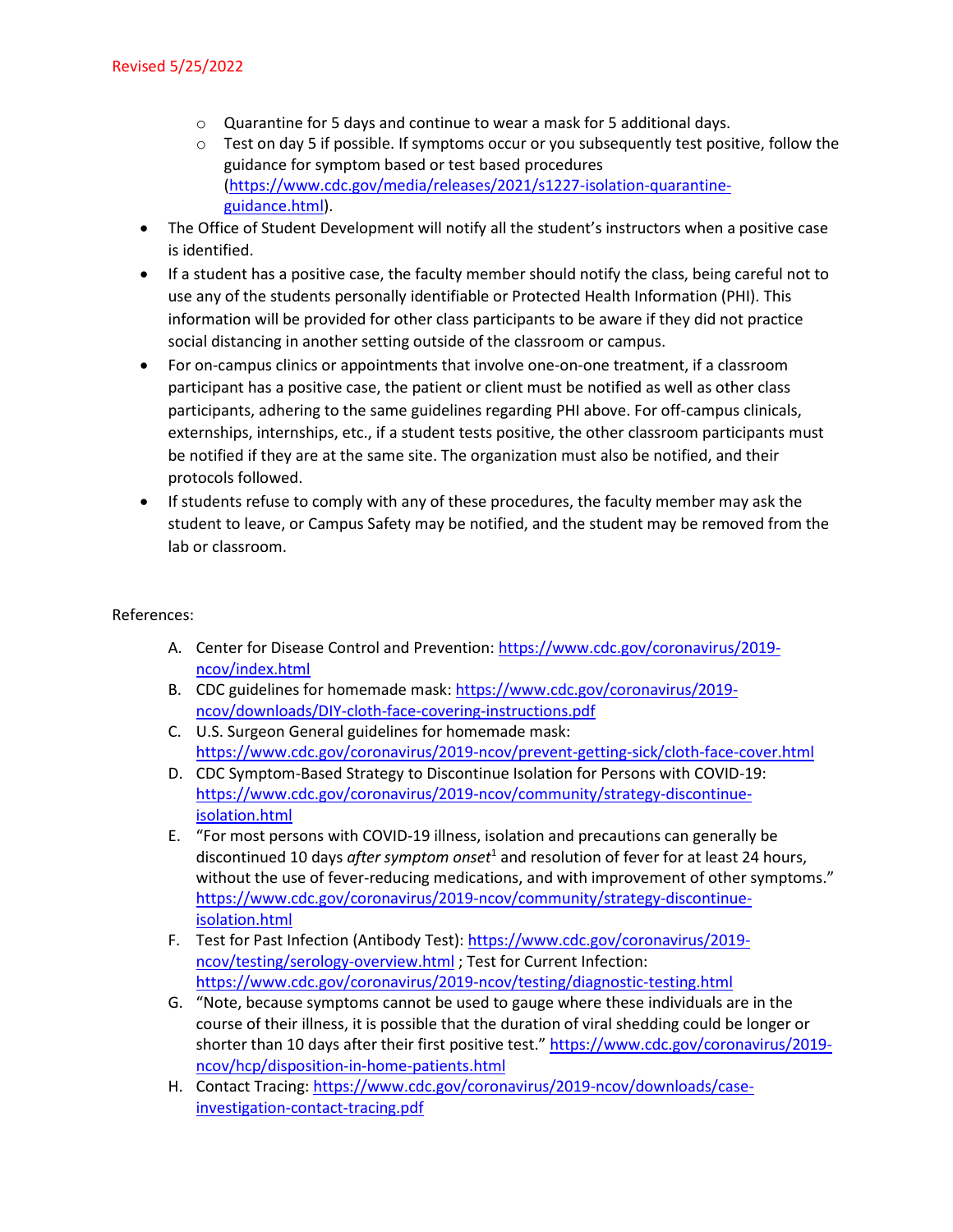### Revised 5/25/2022

I. Incubation Period: "The incubation period for COVID-19 is thought to extend to 14 days, with a median time of 4-5 days from exposure to symptoms onset.One study reported that 97.5% of persons with COVID-19 who develop symptoms will do so within 11.5 days of SARS-CoV-2 infection.[" https://www.cdc.gov/coronavirus/2019-ncov/hcp/clinical-guidance](https://www.cdc.gov/coronavirus/2019-ncov/hcp/clinical-guidance-management-patients.html)[management-patients.html](https://www.cdc.gov/coronavirus/2019-ncov/hcp/clinical-guidance-management-patients.html)

#### Spring 2022 Student Acknowledgement

As a student of Daytona State College, I understand the requirements to attend classes on campus. If I enroll in courses that meet on campus, I agree to abide by the following requirements:

Each of the following requirements is based on current CDC recommendations. Requirements may be adjusted as additional CDC recommendations are released.

• Daytona State College is taking the following tiered approach to masking: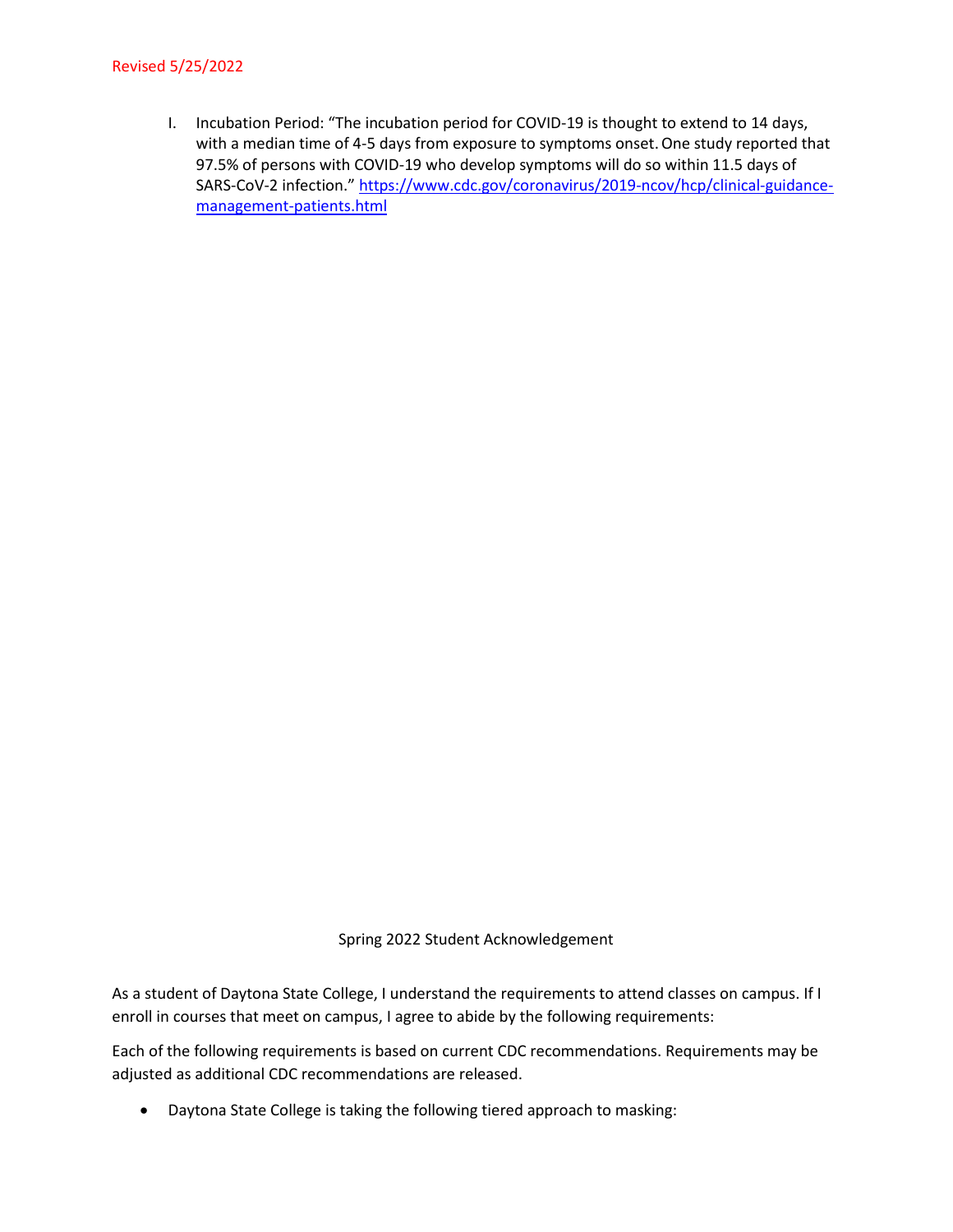- o **Red Level**: masks are expected in all indoor areas and at least 3' of physical distance should be maintained whenever possible.
- o **Orange Level**: Masks are recommended in all indoor areas and at least 3' of physical distance should be maintained
- o **Yellow Level**: Masks are optional and at least 3' of physical distance should be maintained whenever possible.
- As of January 10, 2022, DSC is at Red Level and face coverings are expected while in any building on campus and optional for outdoor activities. For individuals who have not been fully vaccinated, the CDC continues to recommend face coverings at most outdoor gatherings and when indoors [\(https://www.cdc.gov/coronavirus/2019](https://www.cdc.gov/coronavirus/2019-ncov/vaccines/pdfs/choosingSaferAct.pdf) [ncov/vaccines/pdfs/choosingSaferAct.pdf\)](https://www.cdc.gov/coronavirus/2019-ncov/vaccines/pdfs/choosingSaferAct.pdf). Face coverings should be made with at least 2 layers of breathable material and fully cover the nose and mouth. Single-layer coverings, open-chin triangle bandanas and masks with holes or vents of any kind are not appropriate face coverings. [\(https://www.cdc.gov/coronavirus/2019-ncov/vaccines/fully-vaccinated-guidance.html\)](https://www.cdc.gov/coronavirus/2019-ncov/vaccines/fully-vaccinated-guidance.html).
- I will practice social distancing techniques and stay at least 3 feet apart from other people in the classroom and other settings when possible.
- I will practice regular handwashing. The College will have hand sanitizers available in buildings and classrooms.
- Equipment and materials used during classroom activities should be sanitized between users.
- If I have any symptoms such as a fever, cough, loss of taste or smell, or cold-like or flu-like symptoms, I will follow the CDC guidelines, immediately remove myself from class, and notify my instructor. The Office of Student Development will track each case and will notify me when I am cleared to return to campus. I may return to campus when:
	- o At least 5 days have passed since my symptoms first appeared

## **AND**

 $\circ$  I have had no fever (100.4°F or greater) for at least 24 hours (that is one full day of no fever without the use of medicine that reduces fevers)

# **AND**

- $\circ$  Other symptoms have improved (for example, cough or shortness of breath have improved)
- o Masking is recommended for 5 additional days

Note: You may not return to campus until you have been contacted and cleared to do so by the Office of Student Development.

• If I have a confirmed case of COVID-19, I will follow the CDC guidelines, immediately remove myself from class, and notify my instructor. The Office of Student Development will track each case and will notify me when I am cleared to return to campus. I may return to campus when:

o At least 5 days have passed since my positive test results **AND**

 $\circ$  I have had no fever (100.4°F or greater) for at least 24 hours (that is one full day of no fever without the use of medicine that reduces fevers)

**AND**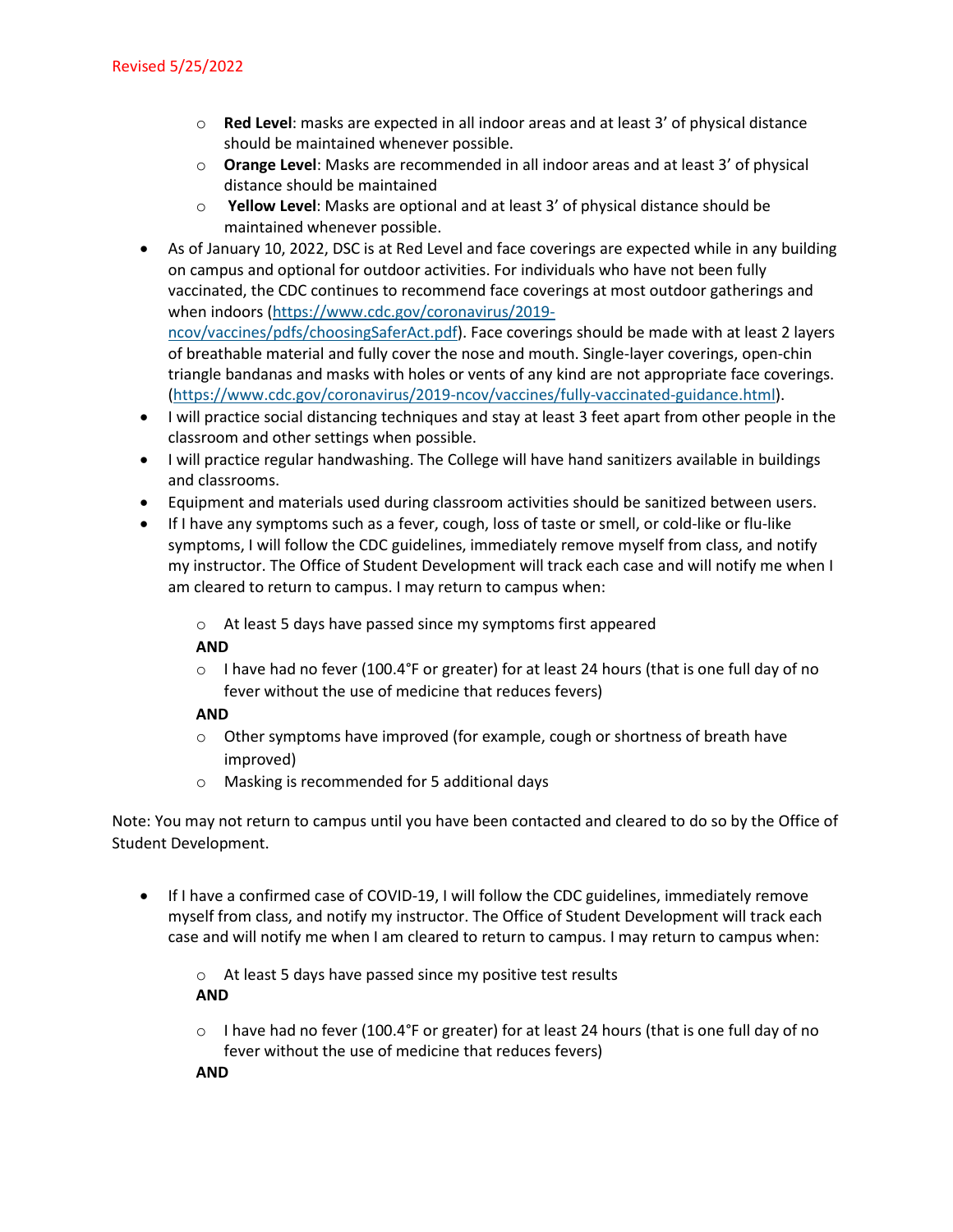- o Other symptoms have improved (for example, cough or shortness of breath have improved)
- o Masking is recommended for 5 additional days

Note: You may not return to campus until you have been contacted and cleared to do so by the Office of Student Development.

- If I have come in close contact with anyone who has a confirmed case of COVID-19 and I will follow the CDC guidelines, immediately remove myself from class, and notify my instructor. A close contact as defined by the CDC is any individual who was within 6 feet of an infected person for at least 15 minutes (cumulative over a 24-hour period), provided care at home to someone who was sick with COVID-19, had direct physical contact (hugged or kissed) someone with COVID-19, shared eating or drinking utensils, or was sneezed on, coughed on, or got respiratory droplets on them from someone with COVID-19 [\(https://www.cdc.gov/coronavirus/2019](https://www.cdc.gov/coronavirus/2019-ncov/if-you-are-sick/quarantine.html) [ncov/if-you-are-sick/quarantine.html\)](https://www.cdc.gov/coronavirus/2019-ncov/if-you-are-sick/quarantine.html), "irrespective of whether the person with COVID-19 or the contact was wearing a mask" [\(https://www.cdc.gov/coronavirus/2019-ncov/php/public](https://www.cdc.gov/coronavirus/2019-ncov/php/public-health-recommendations.html)[health-recommendations.html\)](https://www.cdc.gov/coronavirus/2019-ncov/php/public-health-recommendations.html), starting from 2 days prior to illness onset or a positive test. The Office of Student Development will track each case and will notify me when I am cleared to return to campus. Student Development will use the following options for returning to campus:
- If you have received a booster, or have completed the primary series of Pfizer or Moderna vaccine within the last 6 months, or have completed the primary series of the J&J vaccine within the last 2 months:
	- $\circ$  Wear a mask around others for 10 days and monitor your symptoms.
	- $\circ$  Test on day 5, if possible. If symptoms occur or you subsequently test positive, follow the guidance for symptom based or test based procedures.
- If you completed the primary series of Pfizer or Moderna vaccine over 6 months ago and are not boosted, or you have completed the primary series of the J&J vaccine over 2 months ago and are not boosted, or are unvaccinated:
	- o Quarantine for 5 days and continue to wear a mask for 5 additional days.
	- $\circ$  Test on day 5 if possible. If symptoms occur or you subsequently test positive, follow the guidance for symptom based or test based procedures [\(https://www.cdc.gov/media/releases/2021/s1227-isolation-quarantine](https://www.cdc.gov/media/releases/2021/s1227-isolation-quarantine-guidance.html)[guidance.html\)](https://www.cdc.gov/media/releases/2021/s1227-isolation-quarantine-guidance.html).

Note: You may not return to campus until you have been contacted and cleared to do so by the Office of Student Development.

- If any of the three situations occur, I will stay in contact with Student Development to update them on the current status of my case.
- If I have a lab confirmed, positive viral test for COVID-19, my close contact classmates may be contacted and informed, though my personal information will not be shared.
- The College will provide accommodations, to the extent possible, to make up work missed due to illness.
- I understand that the College is providing the safest environment possible and acknowledge that all risks cannot be eliminated.